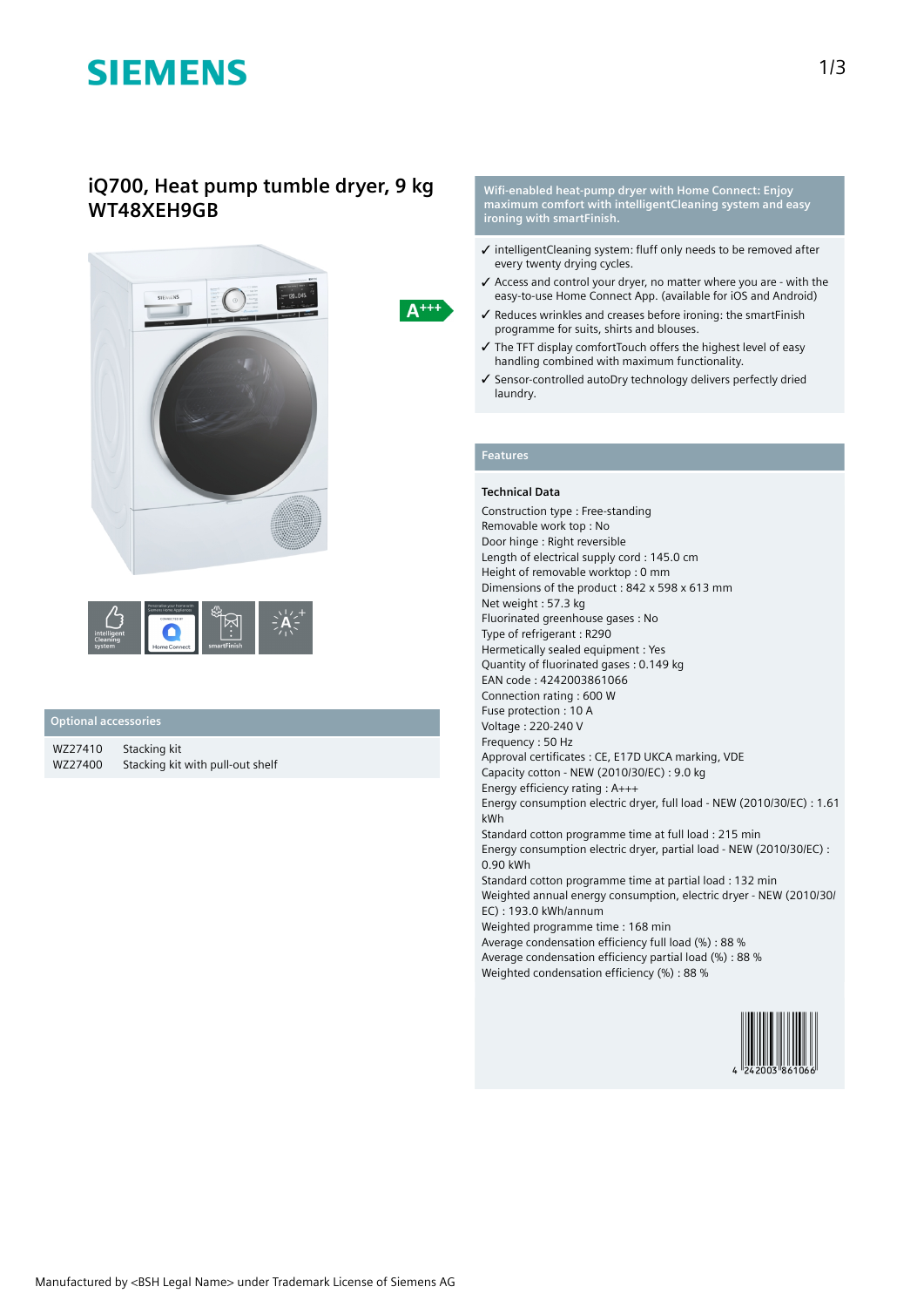# **SIEMENS**

## **iQ700, Heat pump tumble dryer, 9 kg WT48XEH9GB**

### **Features**

#### **Performance**

- Energy Efficiency Class: A+++ at a range of energy efficiency classes from A+++ to D
- Capacity: 9 kg
- Energy consumption 193.0 kWh per year, based on 160 drying cycles of the standard cotton programme at full and partial load, and the consumption of the low-power modes. Actual energy consumption per cycle will depend on how the appliance is used
- Energy consumption of the standard cotton programme at full load 1.61 kWh and energy consumption of the standard cotton programme at half load 0.9 kWh
- The programme Cotton cupboard dry used at full and partial load is the standard drying programme to which the information in the label and the fiche relates, this programme is suitable for drying normal wet cotton laundry and is the most efficient programme in terms of energy consumption for cotton.

#### ● ●

- Programme time of the standard cotton programme at full load 215 min and programme time of the standard cotton programme at partial load 132 min.
- Weighted programme time of the standard cotton programme at full and partial load: 168 min.
- Condensation efficiency class B on a scale from G (least efficient) to A (most efficient).
- Average condensation efficiency of the standard cotton programme at full load 88 % and average condensation efficiency of the standard cotton programme at partial load 88 %.
- Weighted condensation efficiency for the standard cotton programme at full and partial load: 88 %.
- Power consumption in off-mode 0.1 W and in left-on mode 0.1 W
- Duration of left-on mode: 30 min
- Noise level: 62 dB (A) re 1 pW

#### **Programmes/functions**

- Fully electronic control dial for sensor and timed programmes
- Special programmes: hygiene, cotton, shirts, Connected Dry, lingerie, towels, ColdRefresh\_1piece, ColdRefresh\_5pieces, ColdRefreshBusiness, mixed fabrics, outdoor, rapid 40, blankets, easy-care, wool drying in basket, Woollens Finish, Further
- programs, timed programme cold, timed programmme warm
- Standard programmes: cotton, easy care

#### **Key features**

- smartFinish
- Home Connect: Remote Monitoring and Control, Energy Management
- Connected Dry
- intelligentCleaning system
- Heat pump technology with climate friendly cooling agent
- Sensitive drying: large softDry stainless steel drum system and revolution drying system
- AntiVibration design: for greater stability and quietness

#### **Additional features**

- TFT clear text display for easy use
- Jog dial with integrated on/off control
- Touch control buttons: base settings, end time delay, less ironing, memo 1, memo 2, options, Power button, remote start, Start / Reload / Pause, drying level, 24 h end time delay
- Anti crease cycle 120 minutes at the end of the programme
- Wool drying basket
- Drum interior light
- Child lock
	- End of cycle buzzer
	- ●
	- Door hinge: right-hand, reversible
	- Container for condensed water

#### **Technical Information**

- Slide-under installation
- Glass door, chrome-black
- Dimensions (H x W): 84.2 cm x 59.8 cm
- Appliance depth: 59.9 cm
- Appliance depth incl. door: 63.4 cm
- Appliance depth with open door: 106.9 cm